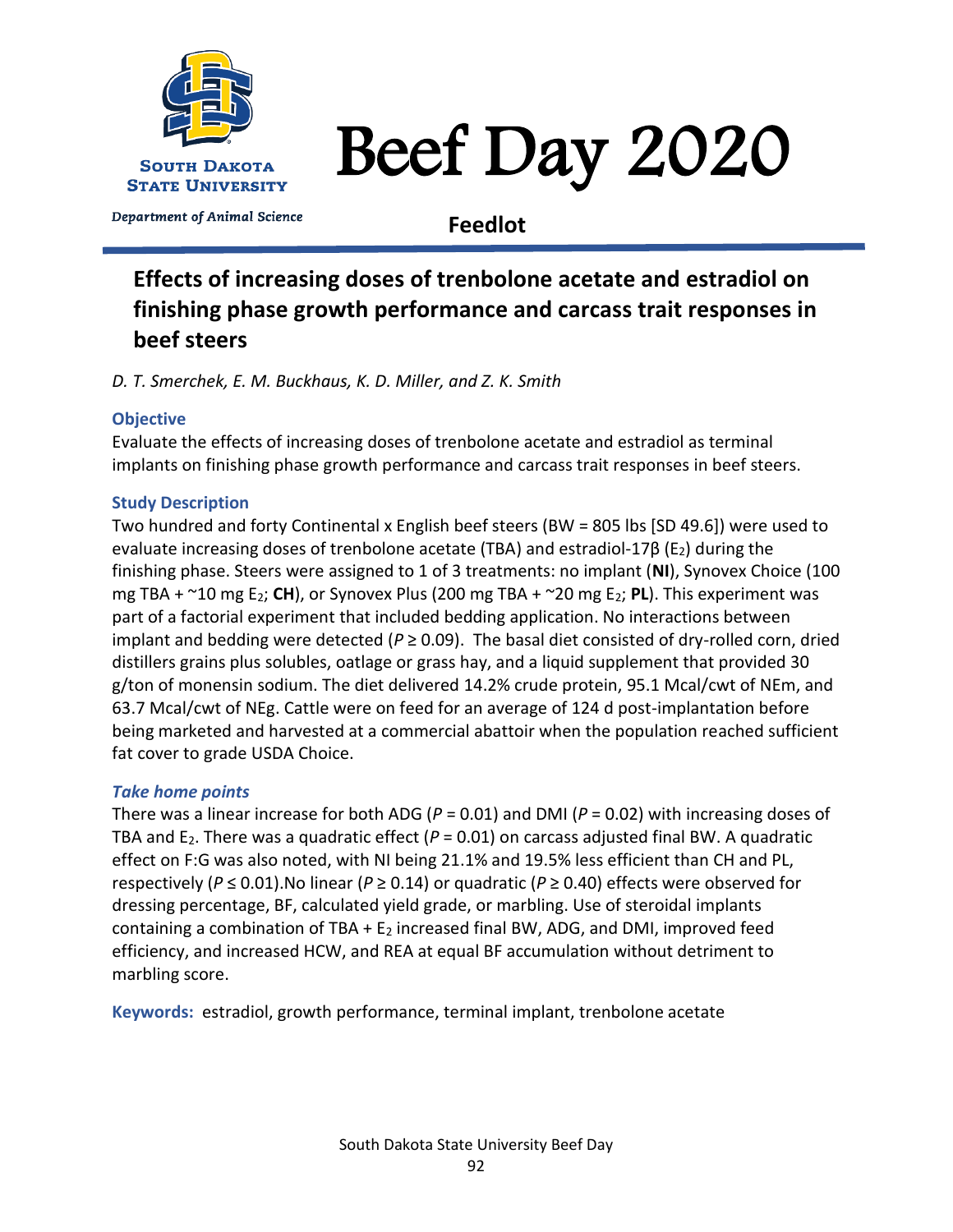# **Effects of increasing doses of trenbolone acetate and estradiol on finishing phase growth performance and carcass trait responses in beef steers**

*D. T. Smerchek, E. M. Buckhaus, K. D. Miller, and Z. K. Smith*

#### **Abstract**

Two hundred and forty Continental x English beef steers (BW = 805 lbs [SD 49.6]) were used to evaluate increasing doses of trenbolone acetate (TBA) and estradiol-17β (E2) in terminal implant during the finishing phase. Steers were assigned to 1 of 3 treatments: no implant (**NI**), Synovex Choice (100 mg TBA + ~10 mg E2; **CH**), or Synovex Plus (200 mg TBA + ~20 mg E2; **PL**). This experiment was part of a factorial experiment that included bedding application. No interactions between implant and bedding were detected ( $P \ge 0.09$ ). The basal diet consisted of dry-rolled corn, dried distillers grains plus solubles, oatlage, and a liquid supplement that provided 30 g/ton of monensin sodium. The diet delivered 14.2% crude protein, 95.1 Mcal/cwt of NEm, and 63.7 Mcal/cwt of NEg. Combination TBA + E<sup>2</sup> implants increased (*P* ≤ 0.02) final BW, ADG, DMI, and decreased F:G, and increased HCW, and REA at equal BF accumulation without detriment to marbling score.

### **Introduction**

There is currently no other technology available to cattle producers that can match the performance improvements following steroidal implant administration in finishing steers. Steroidal implants have been used in U.S. commercial beef production for over 60 y and have been shown to increase ADG and decrease F:G in feedlot cattle compared to non-implanted cattle (Reinhardt, 2007). In 2013, APHIS reported that more than 90% of cattle entering the feedlot are given at least one implant. In some situations, use of two sequential implants is preferred. This depends primarily on type of implant and implant window, typically a terminal implant window is considered to last for approximately 60 to 120 days. The objective was to evaluate the effects of increasing doses of TBA and  $E_2$  on finishing phase growth performance and carcass trait responses.

#### **Experimental Procedures**

Steers were housed at the Ruminant Nutrition Center in Brookings, SD in 25 ft x 25 ft concrete surface pens with 37.2 in of bunk space/hd. Continental x English steers (n = 240, BW = 805 lbs [SD 49.6]) were allotted to 30 pens 36 d prior to being implanted. Initial processing included weighing, ear tagging, and rectal temperature measurement along with vaccination for bovine respiratory syncytial virus (BRSV), bovine rhinotracheitis (IBR), bovine viral diarrhea (BVD) Types 1 and 2, parainfluenza 3 (PI3), Mannheimia haemolytica (pasteurella), and clostridium perfringens type A. Cattle were re-vaccinated 36 days after initial processing for clostridium perfringens type A and were poured with a paraciticide. Pens were assigned to 1 of 3 treatments: 1) No implant (**NI**), 2) Synovex Choice (100 mg TBA + ~10 mg E2; **CH**), or 3) Synovex Plus (200 mg TBA + ~20 mg E2; **PL**) on d 1. The first 6 pen replicates began on test 14 d prior to the last 4 pen replicates due to weather challenges at the time of cattle acquisition.

A common diet consisting of dry-rolled corn, dried distillers grains, and oatlage or grass hay was fed that contained 14.2% crude protein, 95.1 Mcal/cwt of NEm, and 63.7 Mcal/cwt of NEg. A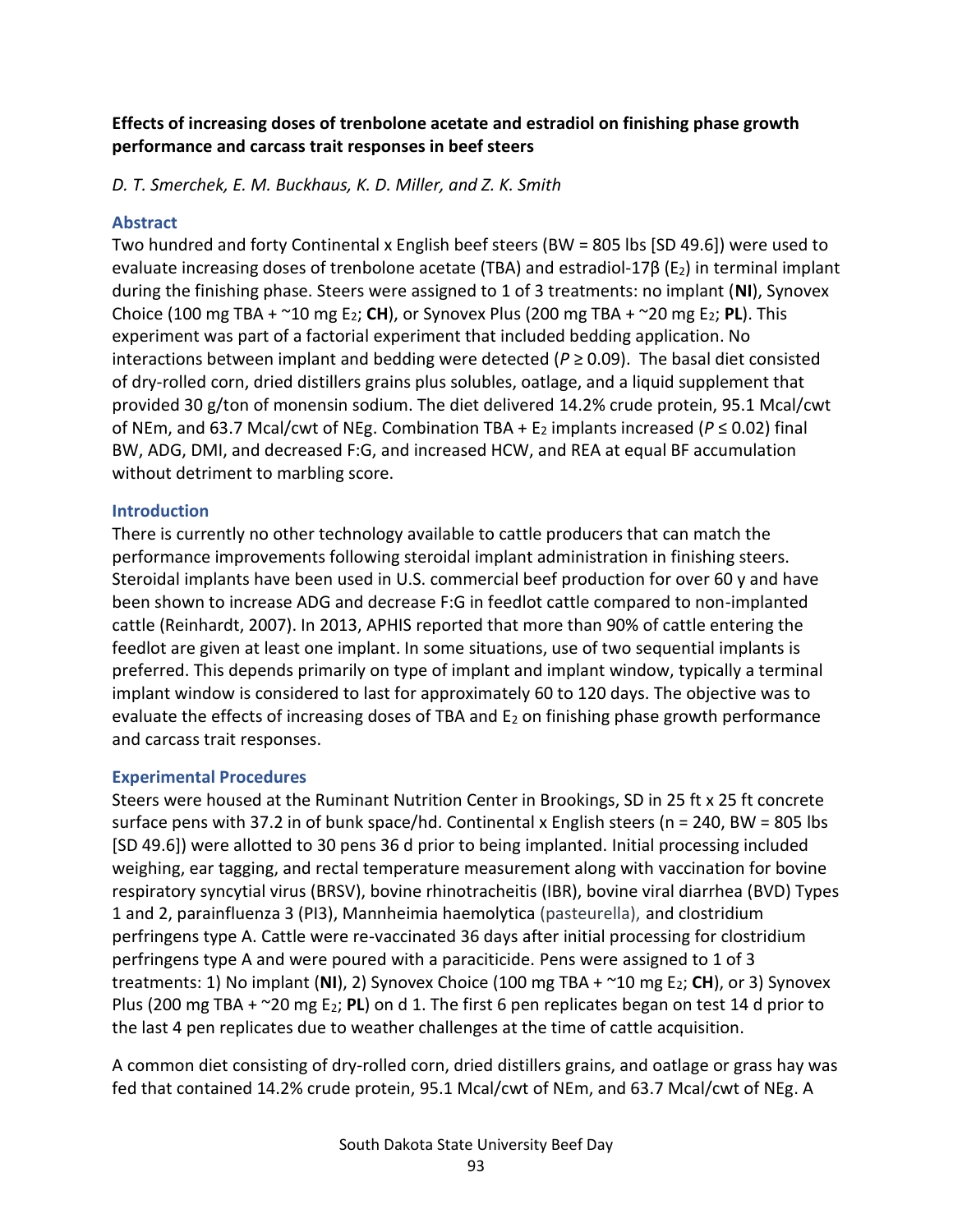liquid supplement was provided to add 30 g/ton of monensin sodium to diet DM along with supplemental vitamins and minerals to meet NASEM (2016) requirements. Feedstuff samples were taken weekly and analyzed for DM, CP, NDF, ADF, and ash using AOAC procedures.

Cattle were on feed for an average of 124 d post-implantation before being marketed and harvested at a commercial abattoir when the population reached sufficient fat cover to grade USDA Choice. Carcass data including ribeye area, hot carcass weight, 12th rib BF, kidney, pelvic, and heart fat percent, and USDA marbling score were collected by trained personnel. Yield grade was calculated by using the USDA regression equation (USDA, 1997).

Statistics were analyzed using the GLIMMIX procedure of SAS 9.4. The study was a randomized complete block design and fixed effects included in the model were implant and block. Pen served as experimental unit; an  $\alpha$  of 0.05 determined significance.

### **Results**

No interactions between implant and bedding were detected (*P* ≥ 0.09). There was a quadratic effect (P = 0.01) on carcass adjusted final BW (Table 1). There was a linear increase for both ADG ( $P = 0.01$ ) and DMI ( $P = 0.02$ ) with increasing doses of TBA and E<sub>2</sub>. A quadratic effect on F:G was also noted, with NI being 21.1% and 19.5% less efficient than CH and PL, respectively (*P* ≤ 0.01)... No linear ( $P \ge 0.14$ ) or quadratic ( $P \ge 0.40$ ) effects were observed for dressing percentage, BF, marbling, or calculated yield grade.

#### **Implications**

Use of steroidal implants containing a combination of TBA +  $E_2$  increased final BW, ADG, and DMI, improved feed efficiency, and increased HCW, and REA at equal BF accumulation without detriment to marbling score.

#### **Acknowledgements**

This research was sponsored in part by the National Institute of Food and Agriculture and the South Dakota State University Agricultural Experiment Station (HATCH- SD00H690-19).

#### **References**

Reinhardt, C. 2007. Growth-promotant implants: Managing the tools. Vet. Clin. North Am. Food Anim. Pract. 23(2):309–319. doi: 10.1016/j.cvfa.2007.03.004

USDA. 1997. United States Standards for Grades of Carcass Beef. Washington, DC: Agric. Market. Serv., USDA